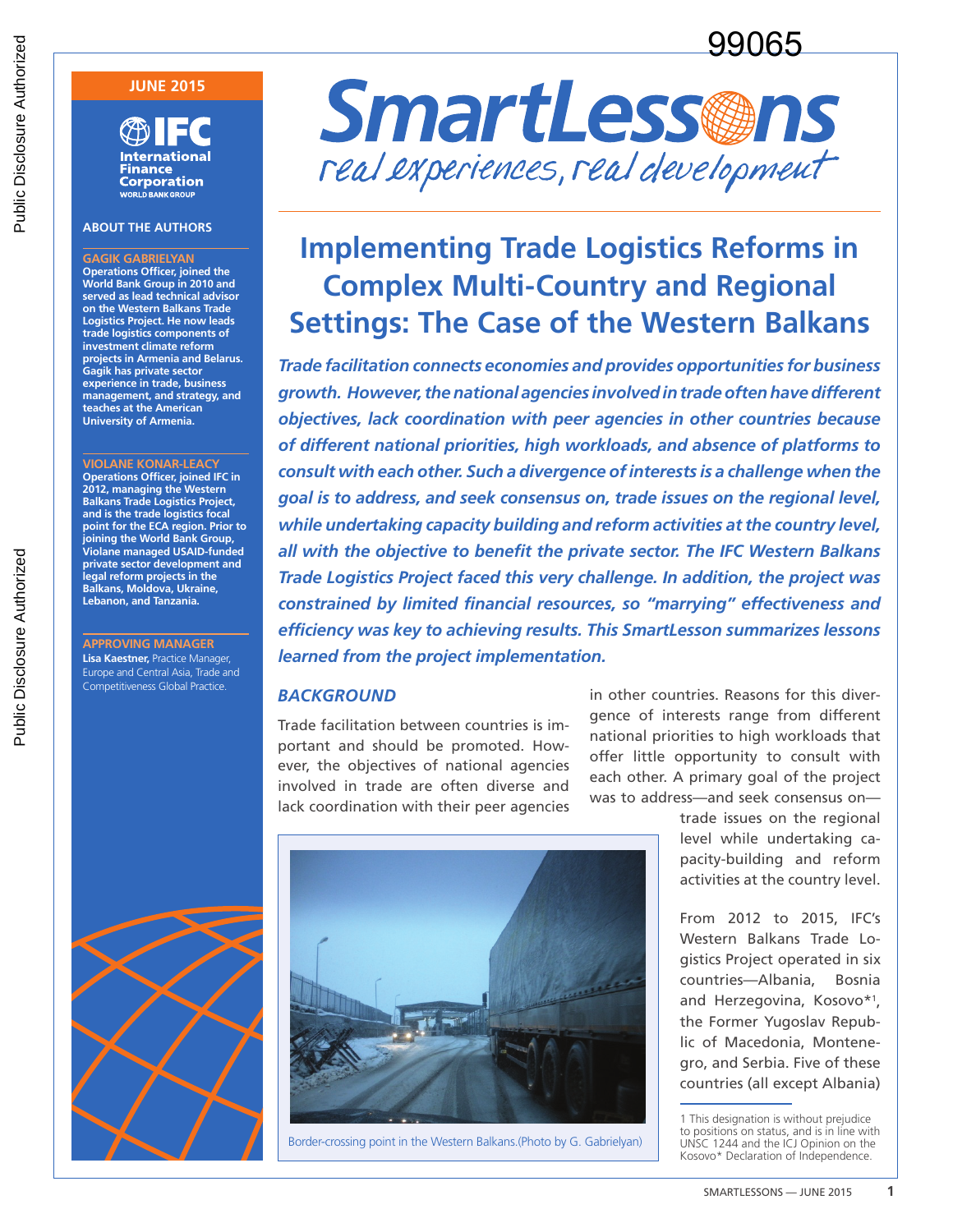had been part of the former Yugoslavia and had experienced unrestricted movement of goods and people within Yugoslavia. These six countries (plus Moldova) are parties to the Central European Free Trade Agreement (CEFTA) and aspire to be members of the European Union. Bosnia and Herzegovina and Kosovo\* are potential candidates for accession to the EU, Albania and FYR Macedonia have been accepted as candidate countries, and Serbia and Montenegro are already in accession talks.

The Western Balkans have benefitted from significant donor and EU support, including with physical infrastructure and trade facilitation. However, inefficiencies in the trade logistics supply chain persist, as is evidenced by the World Bank's Doing Business report. On average, the Western Balkans continue to require three to five more documents than OECD countries for export and import, and it takes four more days to trade in the Western Balkans than in the OECD, resulting in 20 percent higher costs for traders. The Western Balkans Trade Logistics Project was tasked with bringing about greater efficiency to the process of clearing goods in the region so that they can be delivered to market more quickly and at lower cost.

The project's core focus was to facilitate trade in the Western Balkans by reducing regulatory and administrative constraints related to trade logistics and by streamlining and harmonizing border clearance procedures. Its primary counterparts were the customs administrations and sanitary and phytosanitary (SPS) agencies in the six countries.



## *LESSONS LEARNED*

## *Lesson 1: In a complex multi-country, multiagency environment, segmentation and prioritization help maintain focus.*

It was a real challenge for the team to identify a common thread among the different needs of stakeholders and their various perspectives on the scope and nature of reforms. Trade logistics interventions are complex. They can be focused on simplifying procedures or building IT systems, ranging from a one-country, one-agency approach to regional integration initiatives involving several countries and multiple stakeholders.

National authorities and businesses were mostly interested in addressing their own country-specific issues—for instance, enhancement of the capacities of customs and SPS agencies, wider use of electronic data, or reforming selected agency-specific procedures—that may have limited impact on the broader regional agenda. Businesses wanted fewer inspections of their goods at the border and more electronic processing of documents and payments. At the same time, regional organizations, such as the CEFTA Secretariat and the South East European Transport Observatory, had a broader outlook on what needs to be done to benefit the entire region. Their interests ranged from harmonizing clearance procedures to achieving mutual recognition of documents, certificates, and operators to improving regional transportation infrastructure.

To respond to this gamut of interests and needs, the project grouped its activities into four tiers: *regional; supply-chain driven; bilateral cooperation;* and *singlecountry specific*. This segmentation enabled the project to prioritize and focus its work within each tier while keeping the links between them under the overarching goal of achieving more efficient clearance procedures with clear benefits to the private sector—the lens the project consistently used to focus its approach. The allocation of limited resources became easier when the scope and scale of activities within each segment were clear. Figure 1 lists examples of work performed at these different levels of interventions.

*Regional:* The project closely tracked the CEFTA objectives<sup>2</sup> and initiated a regional interagency trade-facilitation forum to share best practices and experiences with risk management and data exchange. It organized a hands-on training for post-clearance audit practices with staff from the regional customs administrations, in collaboration with the World Customs Organization.

<sup>2</sup> These objectives include expanding trade in goods and services, fostering investment by means of fair, stable, and predictable rules, and eliminating barriers to trade between the CEFTA parties.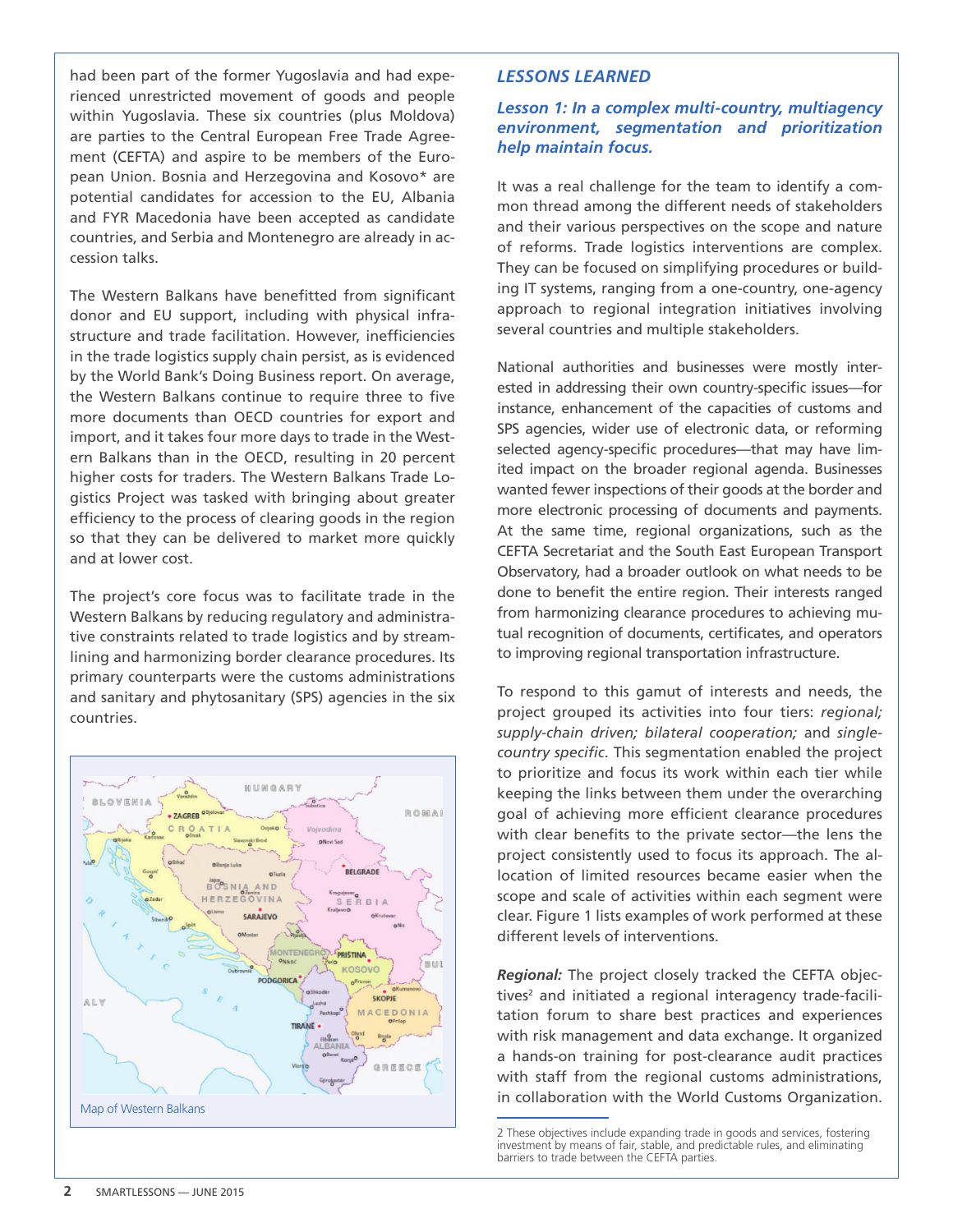

\*Country abbreviations: AL=Albania; BIH=Bosnia and Herzegovina; KS=Kosovo\*; ME=Montenegro; MK=FYR Macedonia; RS=Serbia. *Source:* Project team.

Moreover, through replicating a methodology for riskbased SPS inspections implemented in FYR Macedonia, the project demonstrated how an initiative or reform can go from being country-specific to regional.

*Supply-chain based:* The project carried out a detailed trade-logistics process mapping for processed fruit and vegetables for three corridors/supply chains (see Figure 2), which helped with identifying country-level and regional issues and selecting focus areas for project activities. For dairy products, the project carried out a detailed comparison of the documents required by SPS agencies on import, and it evaluated their level of compliance with the EU's documentation requirements. This work provided the basis for much of the project's reform initiatives.

*Bilateral cooperation:* The project was instrumental to the conclusion of a Trade Facilitation Agreement between Albania and Kosovo\*, which will contribute to faster and simpler transit of goods from the Albanian seaport of Durres to landlocked Kosovo\*. The agreement addressed issues related to customs cooperation and SPS controls for streamlining transit procedures. It also addressed application of risk-based controls, interoperability of electronic systems, enhancing information exchange, application of joint border controls, and enhancing interagency border coordination. This work was complemented by the project's advisory on the regulation of the customs-broker profession in both countries and its support for the upgrading of Albania's customs IT system to the level of Kosovo's\*. The agreement could be replicated with other countries in the region to support regional corridors.

*Single countries:* Country-specific reforms included the following:

- Interagency synchronization of working hours in Bosnia and Herzegovina, which along with other actions reduced time of trade clearance by 13 percent;
- Reduction of physical controls of imported goods subject to excise tax from 100 percent to 23 percent in Montenegro through the application of risk-based controls;
- Streamlining and automation of customs clearance processes in Montenegro, which helped expedite processing time by up to 50 percent;
- Reduction of time required for customs clearance by up to one full day through introduction of elec-



#### Figure 2: Agribusiness Trade-Logistics Mapping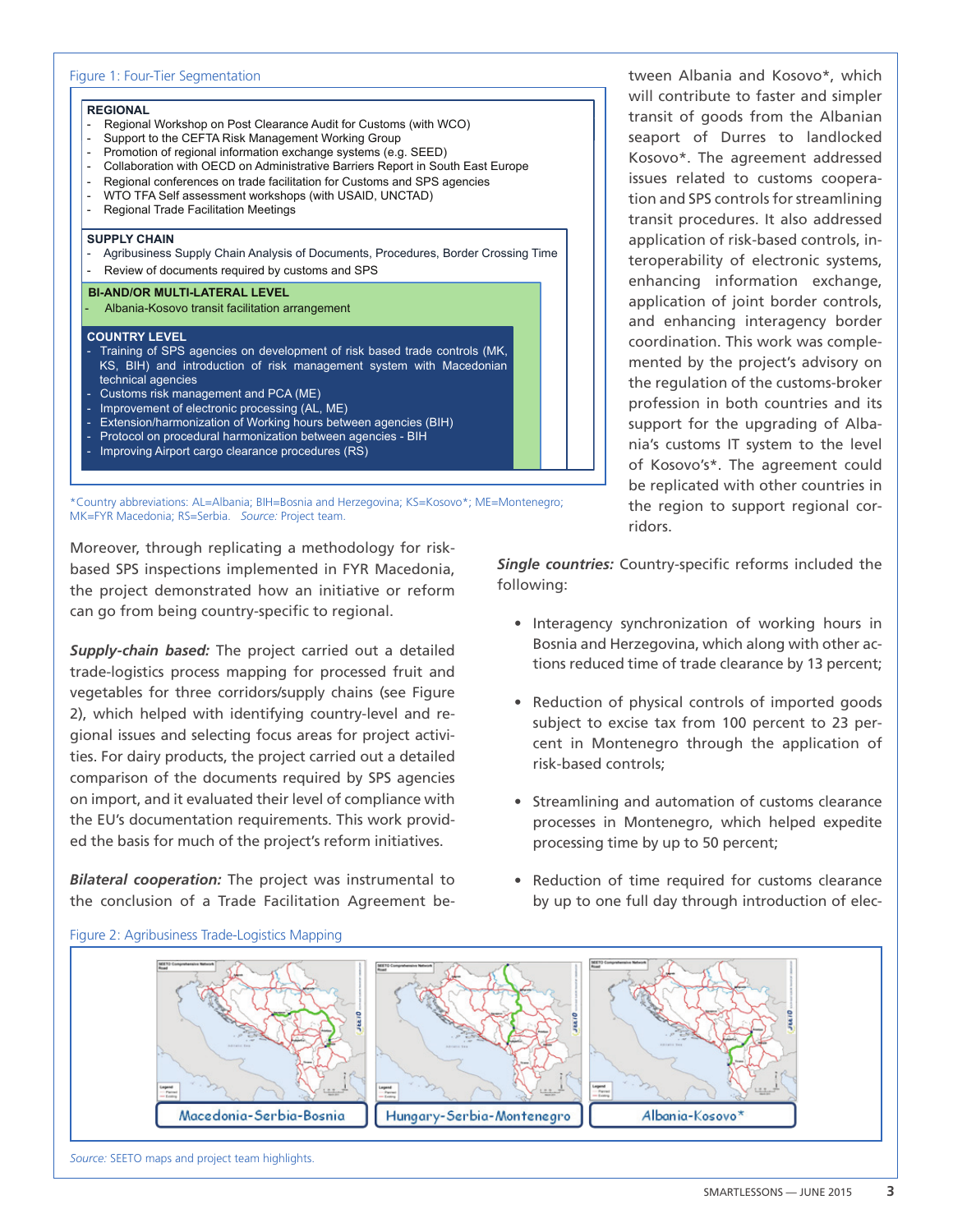tronic payment of fees and duties and upgrading of the customs electronic system in Albania; and

• Introduction of a risk-based approach in SPS control in FYR Macedonia, resulting in a 40 percent reduction of the sampling rate of imported consignments.

# *Lesson 2: Maintaining focus is key for achieving tangible outcomes and impact with limited project resources.*

From the initial fact-finding mission, the project team identified a long list of disparate agency requests. However, as our resources were limited it was critical to identify reform initiatives that had the potential for replication and regional impact. We therefore prioritized issues common to all or several countries in the region. One such issue was the absence of risk management in SPS controls, where improvements would result in faster processing times and therefore in reduced costs for traders.

We had identified this issue through our supply-chain mapping exercise, during which we baselined the processes and procedures applied by the different countries during clearance. We found that SPS agencies were engaged in high levels of controls and sampling—up to 100 percent of physical checks and up to 50 percent sampling of consignments—in an effort to ensure protection of consumer health and safety. These high rates of physical examinations, sampling, and testing delayed clearance from one additional day to up to two weeks, adding to the cost of transporting the goods. (See Box 1.)

To support more efficient SPS processes, we first offered all SPS agencies in the Western Balkans introductory workshops on the application of risk-management practices for trade controls. We then followed up with hands-on training of selected staff on how to develop risk criteria and risk profiles and, based on this classification, annual sampling plans. Several agencies in the region are now using this method, resulting in a consistent approach across the region. In its first six months of applying risk management, the Macedonian Food and Veterinary Agency generated savings for the private sector of upwards of \$1 million.<sup>3</sup>

## *Lesson 3. "Walking the talk" and hands-on support in implementation are critical for sustaining change.*

#### Box 1: Measures to Improve Clearance Times

Clearance time can be improved only if all agencies involved improve their performance. Goods in cross-border trade may be controlled by several agencies, in particular where human, animal, or plant health are concerned. In addition to customs, the following agencies may be involved:

- Veterinary, phytosanitary, and food-safety inspections agencies;
- Sanitary or public health inspection, for cosmetics and hygiene products;
- Pharmaceutical or medical inspection of medicines, medical instruments, and equipment.

For goods subject to such technical controls, customs clearance can be completed and goods released only once these controls are completed. Measures designed to facilitate clearance can be effective only if they are applied by all involved agencies.

The project achieved its best results when activities not only included in-depth analysis and presented recommendations for improvement—which we provided in all countries on multiple occasions—but also when we provided step-by-step, hands-on support over a period of several months. This was the kind of assistance our stakeholders appreciated most.

The Macedonian Food and Veterinary Agency's introduction of risk-based controls, described above, demonstrates well how the project helped implement change, despite the client's initial hesitation. The agency was concerned that its financial and human resources might be too limited to allow for the development of such a seemingly sophisticated system—and that it lacked systematized data collection and analysis. The client also wanted to be sure of continued support from the project while reducing the levels of controls, since the agency is responsible for consumer health and safety and needed to educate other parts of the agency and the public about the new approach. Not only did we help the agency understand and apply a new approach, but we also helped with the drafting of a strategy; the writing of standard operating procedures; the training of border inspectors on how to apply the new approach in their day-to-day work; training in communicating with the public; and the design, development, and introduction of a new software system that will help the agency more effectively collect and manage data related to import controls.

The team drew on previous experience to assist the client all the way through implementation to ensure that the change is sustainable. One example is the signing

<sup>3</sup> The team used a private sector cost-savings time model to calculate the impact of the reform, based on the total value of goods cleared by the agency, the 40 percent reduction in sampling time, and an approximation of the time reduction based on the reduction in sampling. The model uses UN Comtrade data for value of goods and IMF World Economic Outlook October estimates for forecasting trade value for the subsequent year.